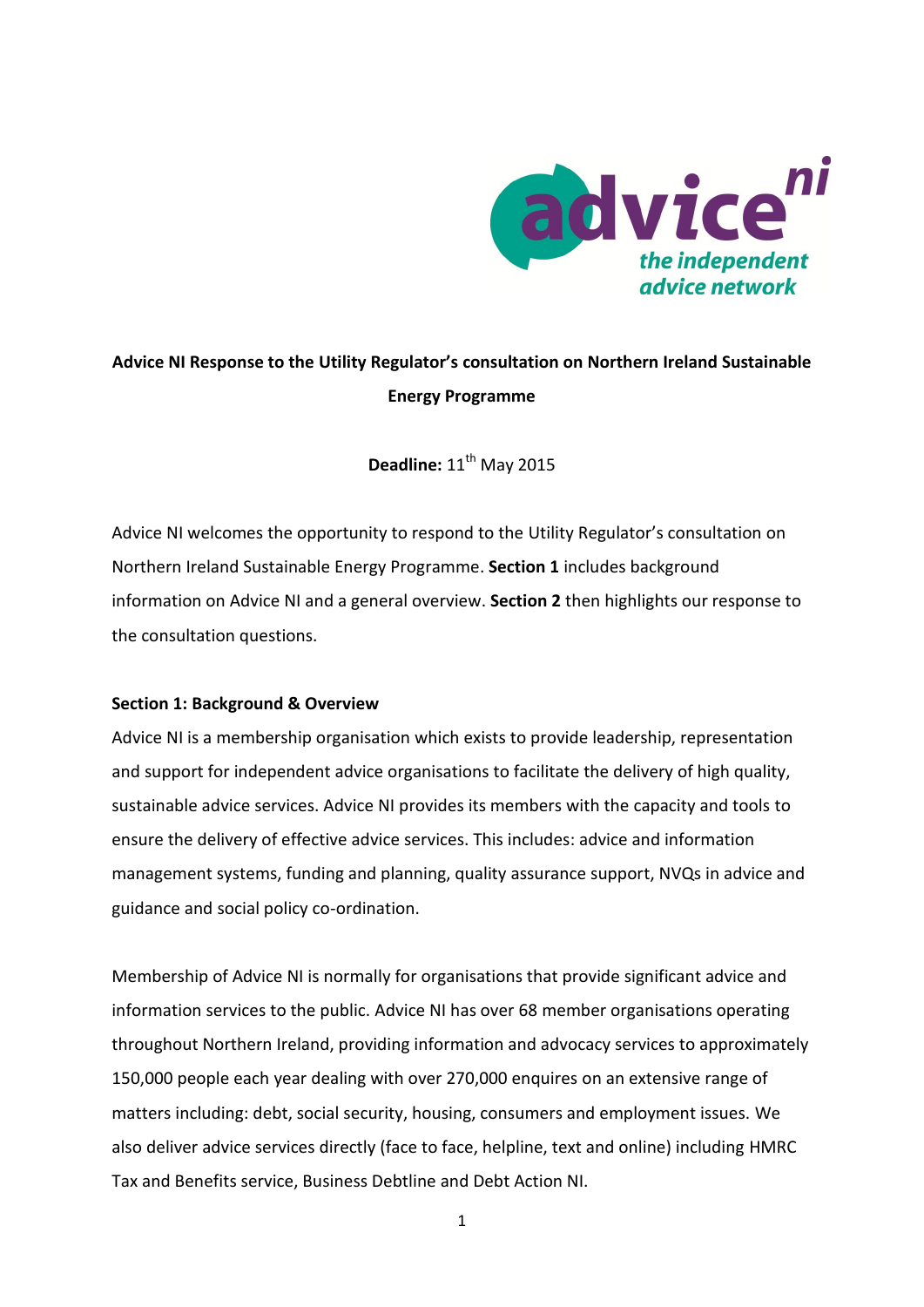Presently, Advice NI manages the Department of Enterprise Trade and Investment's money and debt programme. Debt Action NI has been operating since 2009. Since then the project has helped nearly 19,000 people deal with over £300 million in debt. Over 15,000 of these clients and nearly £210 million of debt were dealt with by the new integrated Debt Action NI service which has been operating across NI since August 2012. The new service offers a number of access points and integrates telephone, face to face and web based advice services. For further information, please visit [www.adviceni.net](http://www.adviceni.net/) or [www.debtaction-ni.net.](http://www.debtaction-ni.net/)

## **Section 2: Response to Consultation**

Advice NI has been a member of the Northern Ireland Fuel Poverty Coalition since 2010. We fully support the work of the Coalition and mirror the concerns of the lead partner National Energy Action (NEA). We welcome the extension of the current Northern Ireland Sustainable Energy Programme. We believe it is right that the vast majority (80%) is spent on domestic customers, to improve the energy efficiency of properties, which will ultimately mean a reduction on their bills.

However, we do not support the proposed funding amendments outlined in the consultation. Currently an average domestic customer contributes £3.40 to the fund but the proposed amendments will increase this by almost three fold to £9.21. We believe that this would only exacerbate fuel poverty in Northern Ireland, especially for vulnerable low income families. According to government statistics 42% of Northern Ireland households are in fuel poverty<sup>1</sup>. The same report highlights that the vast majority of these households have a low income. Therefore, putting more pressure on these households could lead increase self-disconnection, debt and ill health. NEA also highlighted through their work in the Whiterock<sup>2</sup> area that 46% of fuel poor households used more than the average domestic user, due to the need for secondary heating sources such as electric fires. Therefore, we would advocate that the current model continues.

 $<sup>1</sup>$  NIHE Housing conditions survey; 2011;</sup>

 $\overline{a}$ 

[http://www.nihe.gov.uk/northern\\_ireland\\_house\\_condition\\_survey\\_main\\_report\\_2011.pdf](http://www.nihe.gov.uk/northern_ireland_house_condition_survey_main_report_2011.pdf) 2 NEA Report

[http://www.nea.org.uk/Resources/NEA/NEA%20Northern%20Ireland/Documents/AWWW%20Launch%20Rep](http://www.nea.org.uk/Resources/NEA/NEA%20Northern%20Ireland/Documents/AWWW%20Launch%20Report%20Final.pdf) [ort%20Final.pdf](http://www.nea.org.uk/Resources/NEA/NEA%20Northern%20Ireland/Documents/AWWW%20Launch%20Report%20Final.pdf)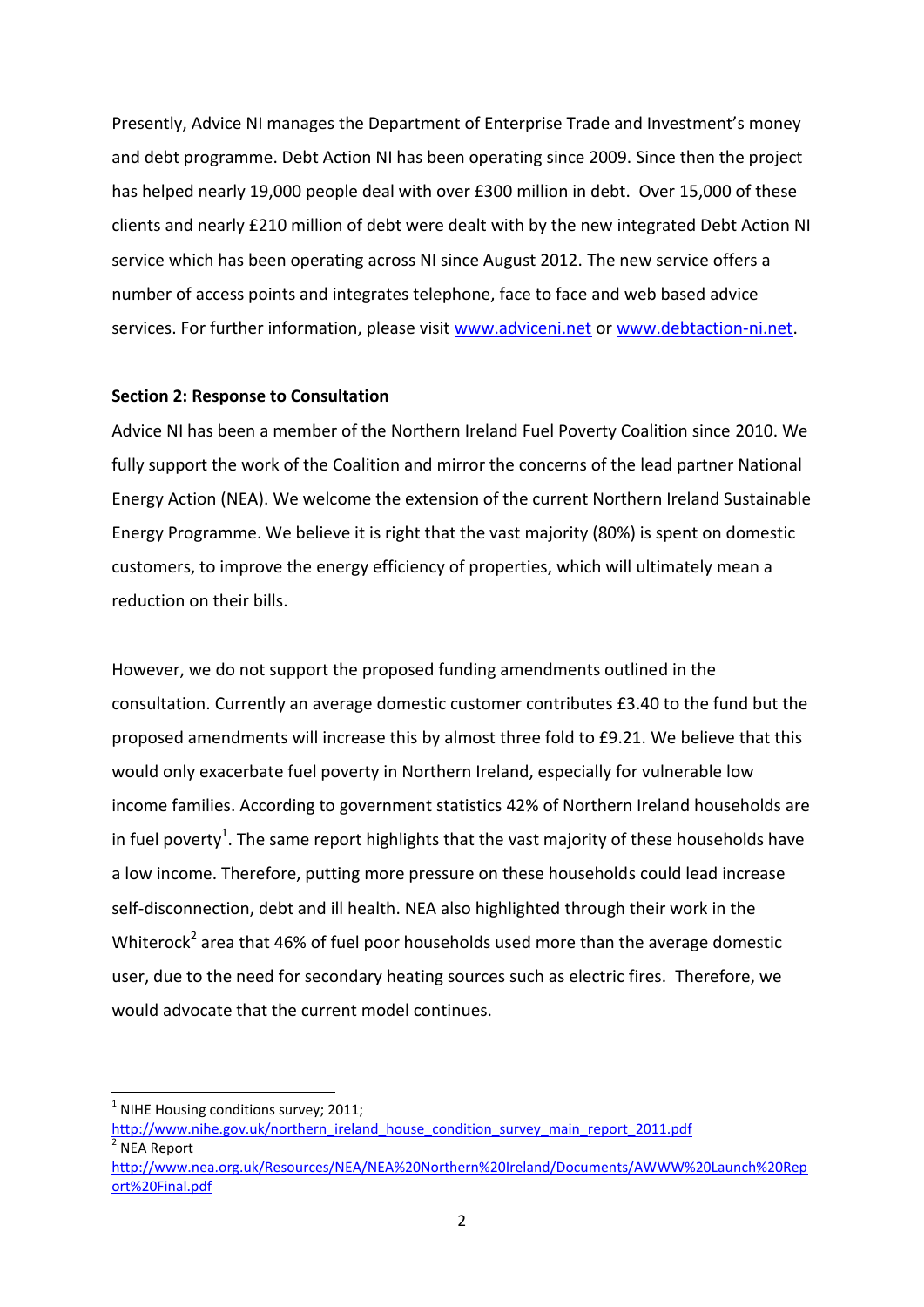In 2013-14 our members dealt with 270,710 enquires and increasing such pressures on household's incomes may mean more look for support from the advice sector, at a time when the sector is facing substantial funding cuts. Advice services are essential and the benefits of seeking advice are highlighted in the *Why Advice Matters<sup>3</sup>* and in the Effectiveness of Debt Advice in the UK<sup>4</sup>. Advice NI calls for better collaboration between government, suppliers and the advice sector to ensure that those who need support are dealt with quickly and seamlessly.

Advice NI echo's the current view of NEA, that until such time as the design of the HEaT programme is finalised and can clearly demonstrate it will benefit the fuel poor, it should not be held up as fuel poverty programme. Efforts should continue to introduce an Energy Efficiency Obligation but until then, we support NEA's view is that the Northern Ireland Sustainable Energy Programme (NISEP) must continue until such time as a suitable alternative scheme is introduced which maintains a high percentage of ring-fenced activity deliberately targeted at low income households in fuel poverty.

> Contact information on this consultation response: Bob Stronge (Chief Executive) Kevin Higgins (Head of Policy and Research) Sinéad Campbell (Head of Money and Debt Services) Advice NI 1 Rushfield Avenue Belfast BT7 3FP Tel: 028 9064 5919 Fax: 028 9049 231

<sup>3</sup> NIASC Why Advice Matters [http://www.citizensadvice.co.uk/media/uploads/Why\\_Advice\\_Matters-](http://www.citizensadvice.co.uk/media/uploads/Why_Advice_Matters-NI_Advice_Consortium_June_2013.pdf)[NI\\_Advice\\_Consortium\\_June\\_2013.pdf](http://www.citizensadvice.co.uk/media/uploads/Why_Advice_Matters-NI_Advice_Consortium_June_2013.pdf)

 $\overline{a}$ 

<sup>4</sup> Money Advice Services Effectiveness of Debt Advice in the UK [https://53b86a9de6dd4673612f](https://53b86a9de6dd4673612f-c36ff983a9cc042683f46b699207946d.ssl.cf3.rackcdn.com/research-oct12-effectiveness-of-debt-advice-from-yougov.pdf)[c36ff983a9cc042683f46b699207946d.ssl.cf3.rackcdn.com/research-oct12-effectiveness-of-debt-advice-from](https://53b86a9de6dd4673612f-c36ff983a9cc042683f46b699207946d.ssl.cf3.rackcdn.com/research-oct12-effectiveness-of-debt-advice-from-yougov.pdf)[yougov.pdf](https://53b86a9de6dd4673612f-c36ff983a9cc042683f46b699207946d.ssl.cf3.rackcdn.com/research-oct12-effectiveness-of-debt-advice-from-yougov.pdf)